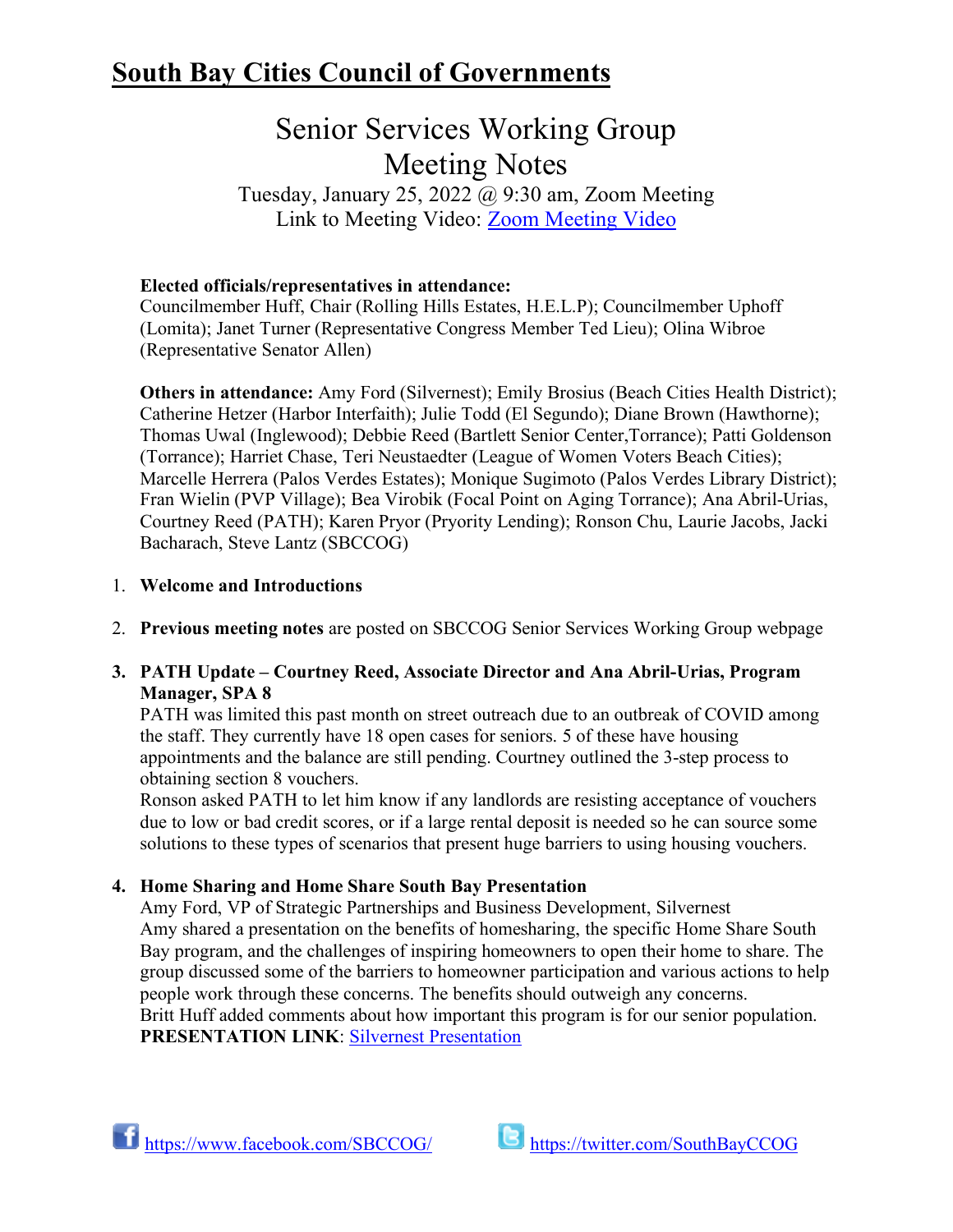Laurie Jacobs added information on the additional outreach for Home Share South Bay which includes a new 30-second PSA running for 3 months on local South Bay television and a new print ad in the Easy Reader publication. We are available to present on zoom. **PSA LINK**: [Home Share South Bay PSA](https://www.youtube.com/watch?v=ovhtpalkzYc)

**HOME SHARE SOUTH BAY AD** : [Easy Reader Home Share South Bay Ad](https://southbaycities.org/wp-content/uploads/2022/01/Easy-Reader-ad-for-Home-Share-South-Bay-FINAL.pdf) **HOME SHARE SOUTH BAY LANDING PAGE:** <https://info.silvernest.com/southbay>

#### **5. Library Learning Platforms Presentation**

Monique Sugimoto, Adult Services Librarian, Palos Verdes Library District Monique first provided some general announcements such as all January and February inperson programs are on hold due to the surge in COVID. Updated information are on the website calendar.

One new program that is scheduled to launch once we are past the surge is called "Tech Knows", a program designed to help people with technology.

The library also has learning platforms which can be accessed on the site under Research  $\&$ Learn. There are many programs but the one she wants to point out is the Tutorials and Learning Platforms which is being provided courtesy of the state library except the Brainfuse.com program. Each program is very easy to sign up for and she suggests clicking on each program to learn more about the features. Click on the meeting video for specifics. **WEBSITE LINK**:<https://www.pvld.org/>

#### **6. El Segundo update on AARP Friendly City Designation application**

Julie Todd, Senior Librarian, Cultural Development & Communications, El Segundo Julie provided an update on the El Segundo application to be an AARP Friendly City. Their application to the process was accepted just prior to COVID so slowed down an already lengthy process that can take up to 5 years with lots of community engagement and surveys to help determine the community wants and needs to become a more age friendly community. It is a daunting task, so it is suggested to focus on a few elements of the 8 categories at a time. It is a continuing on-going process, always evolving even after achieving the age friendly designation. El Segundo has been conducting digital surveys and will be analyzing the results to determine their priority focus.

Britt added a comment that AARP provides tax assistance for senior. Bea Virobik advises they are working out the details to do this due to the COVID surge. Torrance is doing this by appointments only. Updates can be obtained from Linda Wilson, Supervisor at the Torrance Bartlett Center, at 310.320.1580. Debbie Reed advises this is only currently being done on Wednesdays through their website. People should follow up as the process is evolving due to COVID.

#### **7. Update from Legislative Offices**

#### **Janet Turner (Representative Congressmember Lieu)**

Janet advises the Congressman re-introduced the Homelessness Act which would provide grants to all the cities with regards to helping people stay in their homes. It is similar to the LA County homelessness prevention programs.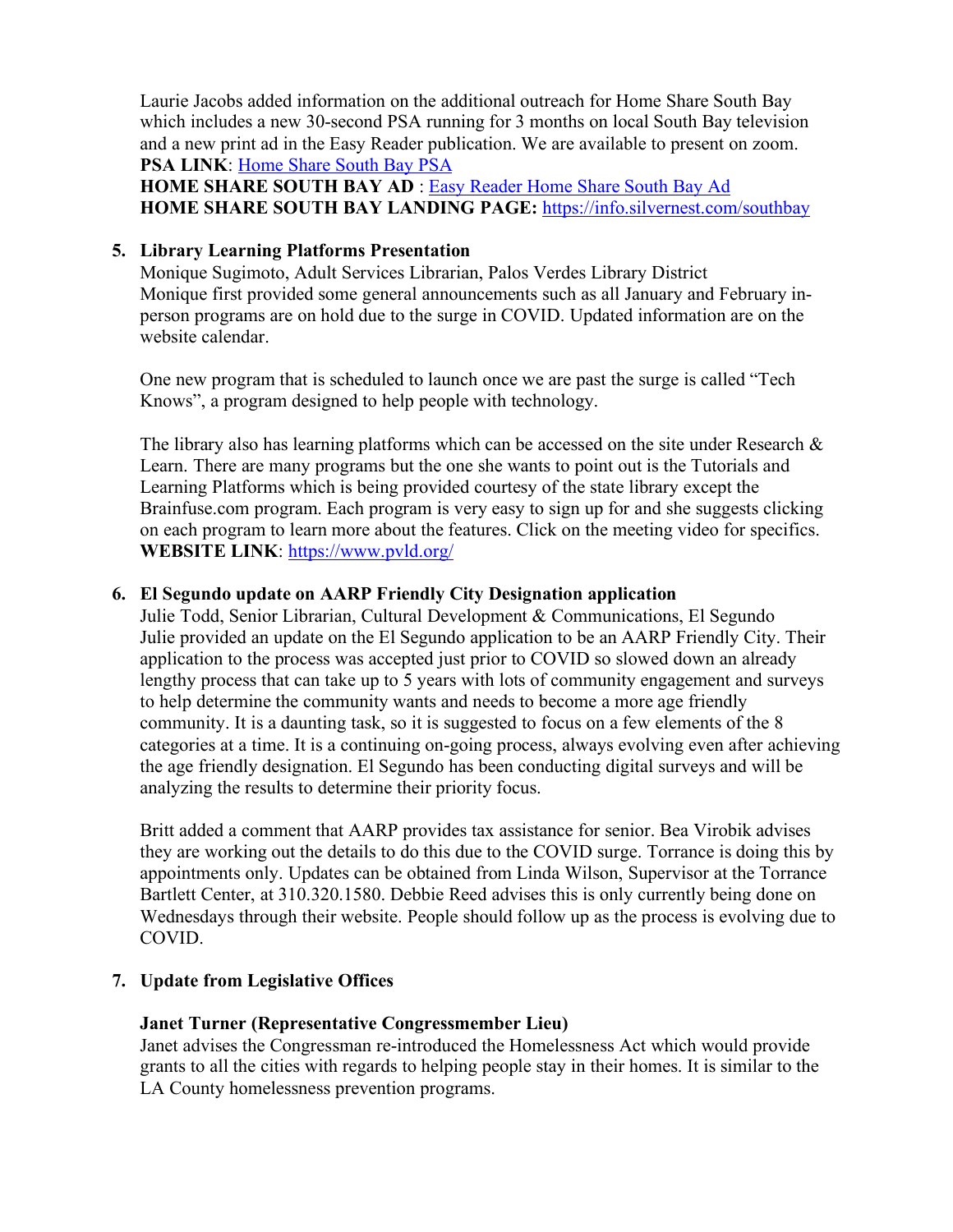## **Olina Wibroe (Representative Senator Ben Allen)**

Olina Wibroe advises the legislative session just started a few weeks ago in Sacramento. Currently they are working on getting the 2-year bills out of the senate and back over to the assembly. They just moved their plastic responsibility bill SB54 out of the senate yesterday and SB579 which is an extension of hold harmless for our schools to avoid the fiscal cliff due to very high-level drops in enrollment over the past couple of years due to COVID.

## **Ronson Chu provided legislative updates from LA County**

Four project homekey sites are in the works located in San Pedro, Inglewood, Carson, and Redondo Beach.

The county is looking at providing about \$10 million to the COGs for funding interim housing projects.

## **8. SBCCOG updates, Jacki Bacharach**

This Thursdays Board meeting, open to the public via zoom, will include a presentation on the congestion at the ports, how that affects the south bay and what the future looks like. Another presentation will cover climate change, what happened in 2021 and moving forward. There will also be a short presentation on the Inglewood Super Bowl preparations.

There is now a sub-committee of City Managers, Board Members, and legal counsel looking into whether the south bay should have a housing trust fund.

There are two pieces of legislation the board is hoping to get introduced. One deals with neighborhood electric vehicles (NEV) designation which is needed for signage with our local travel network for slow speed vehicles. The second legislation is with the California Air Resources Board to broaden the rebate for electric bikes to include all slow speed vehicles.

We were one of many organizations that sent a letter to disincentivize solar at this point as there was no consensus.

Our regional planner has identified an ADU calculator program that is being used in Northern California. So far, 9 of our cities have signed up to use this program to assist homeowners with development of ADUs on their property. The program is not up and running yet. The participating cities first need to enter their data.

Our General Assembly is scheduled for March 24th. We are still planning to do an in-person event with the title as "Back to the Future? Reimagining the South Bay". We are working on a strong private sector presence where we will have venture capitalists to talk about how they make their future predictions. The event is free because we have sponsors who get their own table in our exhibit hall for a \$2,500 sponsor fee. A save the date notice will go out soon.

## **9. Senior Services Updates – Ronson Chu, Senior Project Manager, SBCCOG**

AARP Community Challenge Grant program runs from Jan 25<sup>th</sup> to March 22<sup>nd</sup>. provides small grants to fund quick-action projects that can help communities become more livable for people of all ages. This year, applications will be accepted for projects to improve public spaces; housing; transportation; civic engagement; diversity, equity and inclusion; support efforts to build engagement for programs under new federal laws; and other innovative ideas that support people age 50 or older. PROGRAM LINK: [AARP Community Challenge](https://www.aarp.org/livable-communities/community-challenge/info-2022/2022-challenge.html)